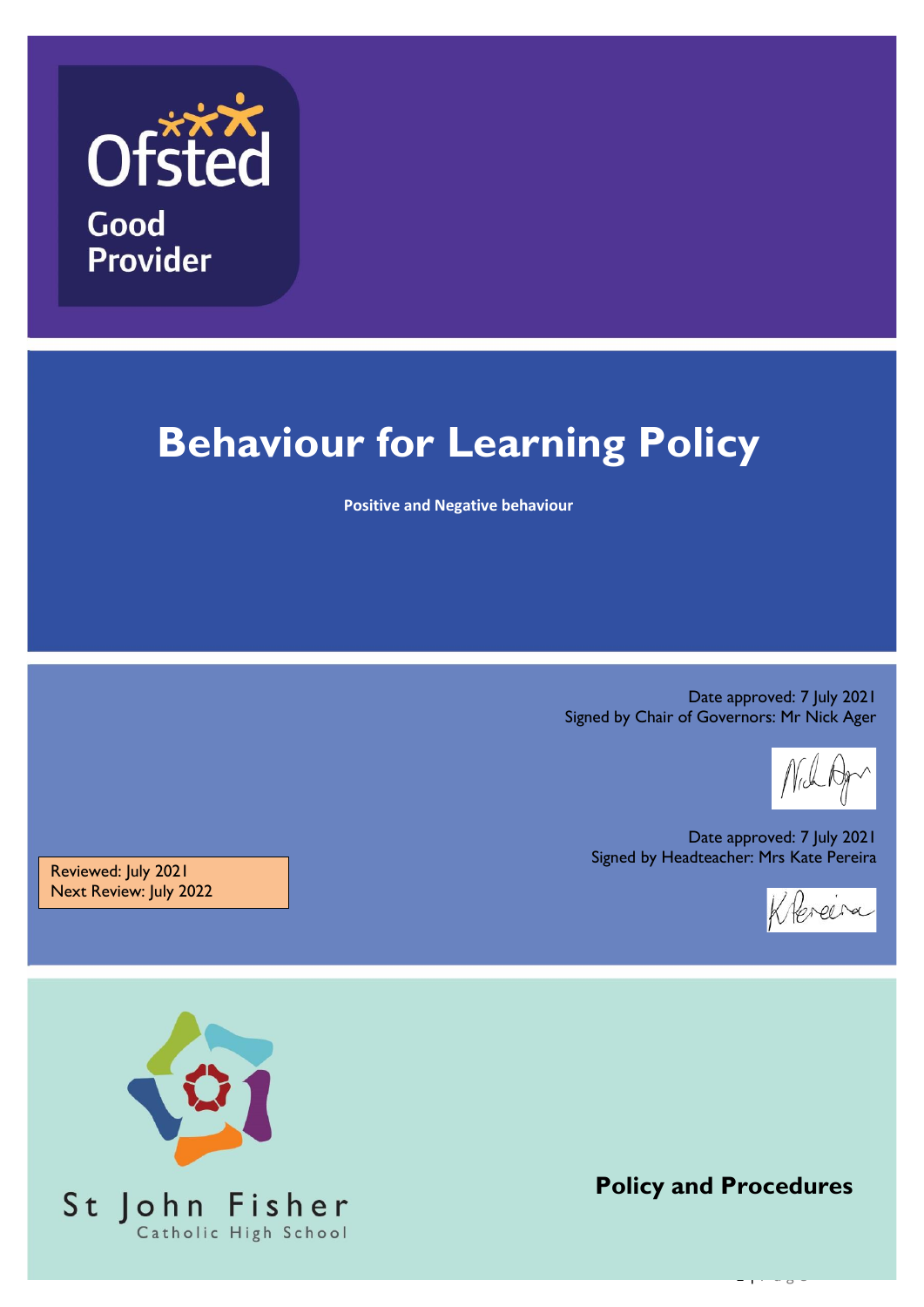## Contents

| 1.  |             |
|-----|-------------|
| 2.  |             |
| 2.1 |             |
| 3.  |             |
| 4.  |             |
| 5.  |             |
|     |             |
| 1.  |             |
| 2.  |             |
| 3.  |             |
| 4.  |             |
| 5.  |             |
|     |             |
| 6.  |             |
| 7.  |             |
| 8.  |             |
| 9.  |             |
| 10. |             |
|     |             |
|     |             |
|     | Appendix 1: |
|     |             |
|     |             |
|     |             |
|     |             |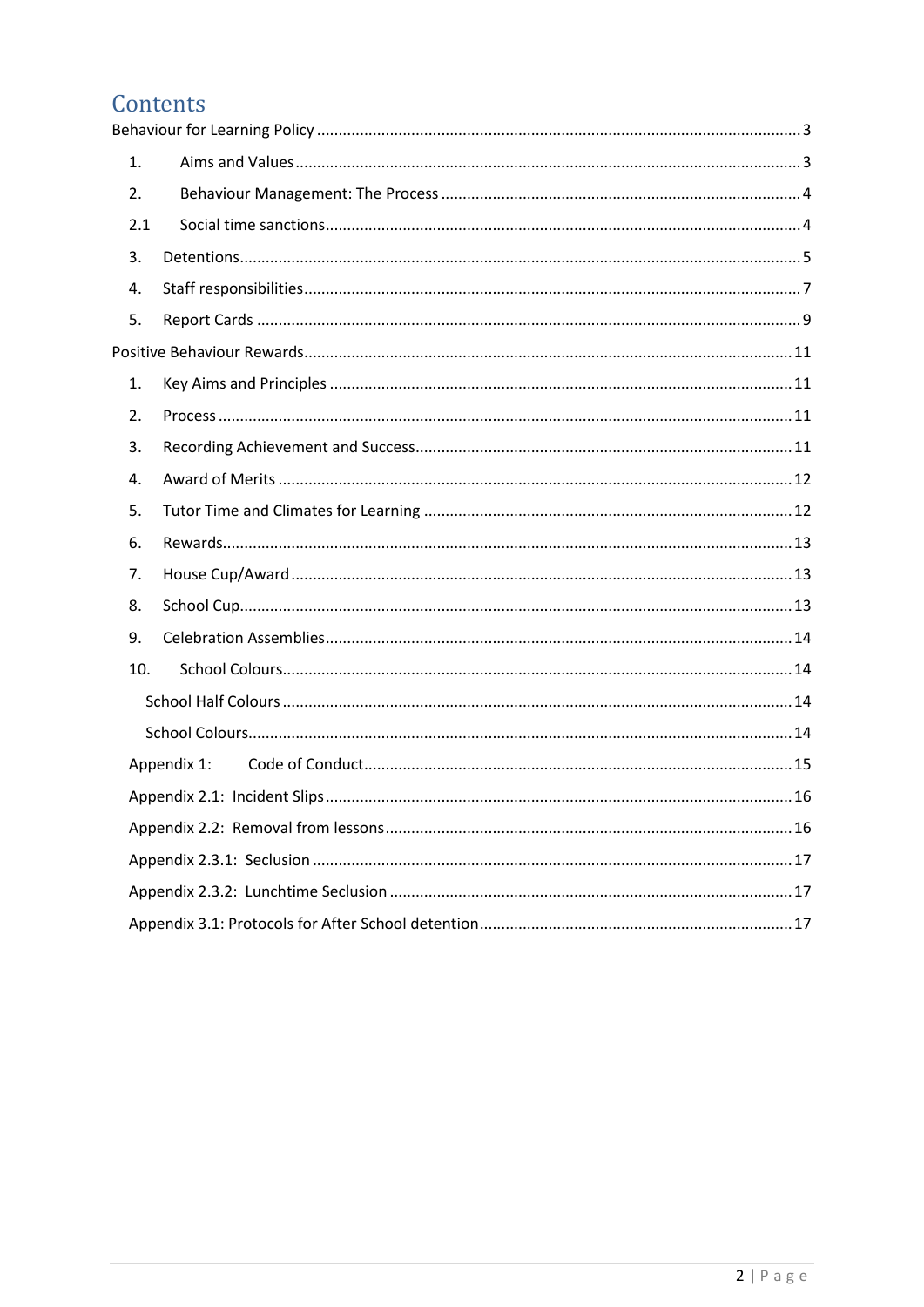## <span id="page-2-0"></span>**Behaviour for Learning Policy**

*"I have come that they may have life and have it to the full"*

*John Chapter 10*

## <span id="page-2-1"></span>**1. Aims and Values**

We believe that behaviour lies at the heart of learning. Without clear and fair rules, without consistent enforcement of standards, without the application of firm sanctions, students will not access the curriculum and will not achieve to the best of their abilities. Every student has the right to learn and every teacher has the right to teach without disruption.

We recognise that some students join St John Fisher Catholic High School with less experience of calm, controlled situations which are purposeful for work. These students do not always, therefore, understand the very high demand that will be placed on them by their teachers. As a school, we must ensure that all the young people in our care have a clear understanding of acceptable social behaviour and the consequences of transgressing boundaries.

We recognise that each of our students has his or her own gifts and needs and celebrate that individuality. Rewards and public praise should be an integral part of school life; students who make a positive contribution to the life of the school should be acknowledged and celebrated.

We believe that the process of restorative justice should have a central role when resolving situations. Students must become part of the behaviour for learning policy and take responsibility for their actions, rather than simply having consequences thrust upon them.

Every member of the school community must be aware of the Behaviour for Learning Policy and understand the part he or she has to play in implementing that policy and ensuring that students achieve success.

#### **We believe that:**

- All students have the right to be safe and feel safe in school.
- Respect for others, for property and for our environment should be shown at all times.
- Students should be encouraged to develop self-discipline and personal responsibility for actions.
- There should be a positive, calm and purposeful atmosphere within the school community.
- Honesty, trust, fairness and tolerance should be encouraged at all times.
- Every parent / carer has the right to information about their child's behaviour and can be expected to work in partnership with the school to encourage high standards.
- Staff, students and parents / carers need to be aware of these standards and of their role in maintaining them.
- If sanctions need to be applied they must be clear, fair and consistent.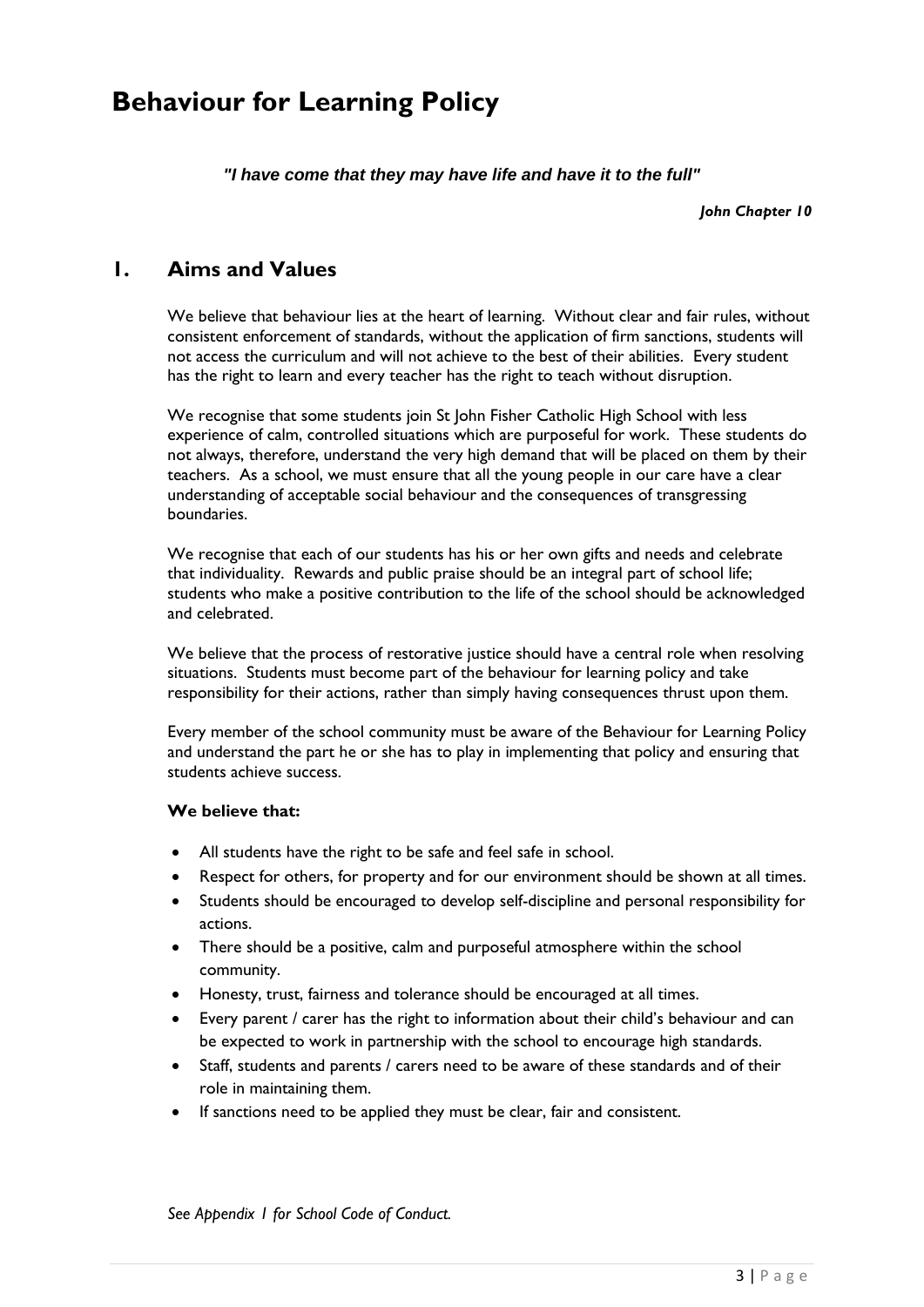## <span id="page-3-0"></span>**2. Behaviour Management: The Process**

- C1 If a student is behaving inappropriately in class, the teacher should challenge the behaviour clearly, allowing the student the opportunity to amend his/her conduct.
- C2 If a student does not choose to correct his/her behaviour, he/she should be given a second verbal warning, explaining that continued poor behaviour will have consequences. If poor behaviour still continues, the teacher should write an incident slip. A 15 minute department detention or equivalent sanction should be issued.

*See Appendix 2.1 for incident slip protocols.*

- C3 **Department Removal** if a student still continues to engage in poor behaviour, then the student should be removed to the departmental removal room for that period. The student will receive an **after school detention on the next day** and the staff member should come to the hall to have a **restorative conversation** with the student. It is up to the member of staff to decide how long the student should remain in the detention up to a maximum of 45 minutes.
- C4 if the student engages in dangerous behaviour, then the on-call facility should be used. The SSO on duty will remove the student from the lesson and place them in the removals room. An incident slip should be completed by the teacher and placed in the removals tray in the staffroom.

See *Appendix 2.2 for full explanation of removal process.*

C5 For very serious incidents of misbehaviour the student will be secluded. This might include, but is not limited to, vandalism, bullying, fighting, theft, abusive language towards staff, racist or homophobic abuse. The decision to seclude a student will be taken by the HOH, AHT, DHT or the HT.

*See Appendix 2.3.1 and 2.3.2 for further details.*

- C6 If a student fails to follow the Code of Conduct in Seclusion, or there is an extremely serious incident, the Headteacher may choose to impose a Fixed Term Exclusion.
- C7 The Headteacher reserves the right to exclude a student from school for a fixed period or permanently, if allowing the student to remain in school would be seriously detrimental to the education or welfare of others in the school. Examples include: all other steps to encourage the student to follow school rules have failed, persistent and defiant behaviour persistent bullying, serious actual or threatened violence against a student or member of staff, supplying or severe misuse of an illegal drug, or carrying and/or using an offensive weapon.

### <span id="page-3-1"></span>**2.1 Social time sanctions**

These may be awarded during unstructured time. Staff should log onto the social time sanctions sheet and pass onto student services as soon as possible for logging on the school system.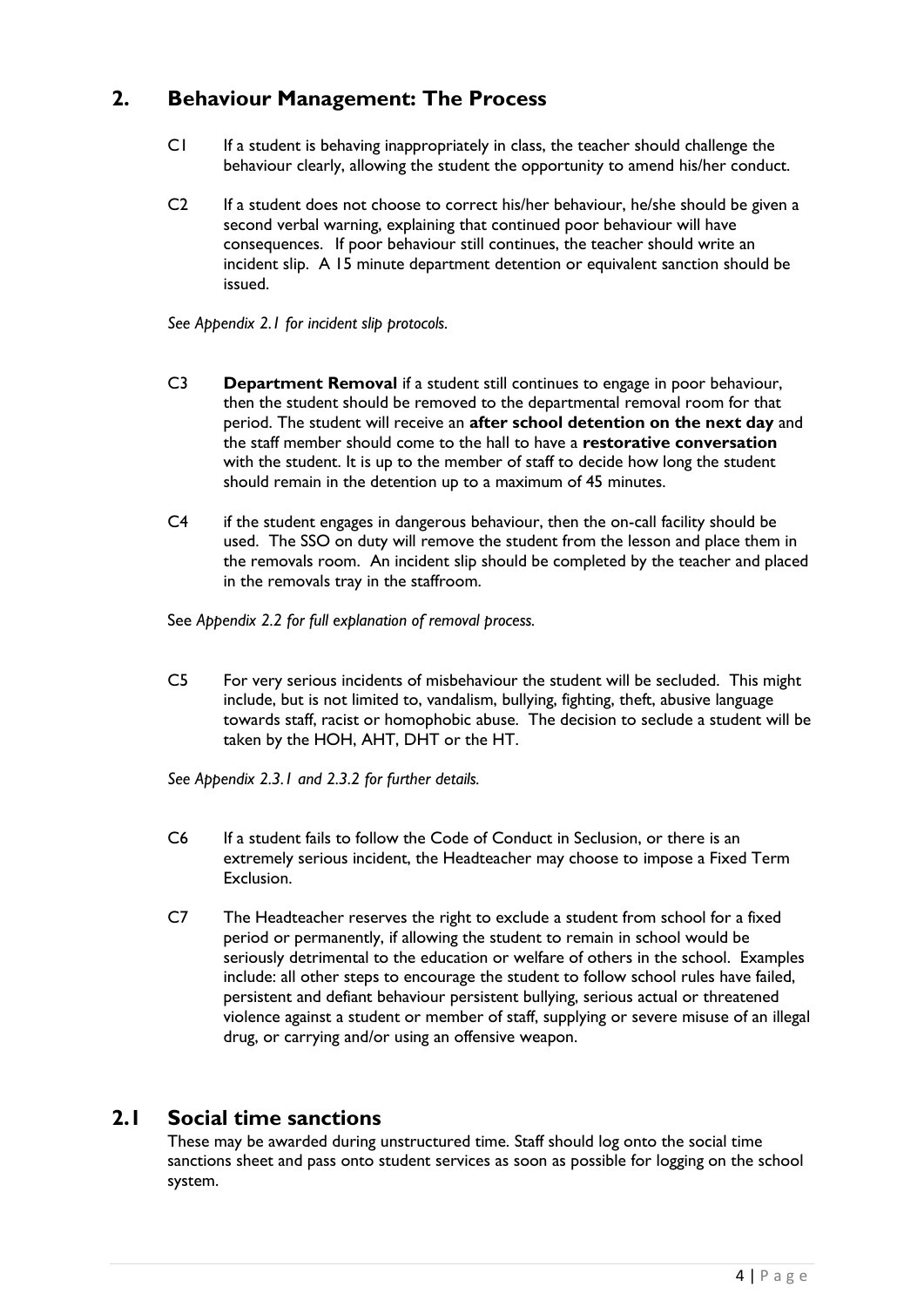Examples include but are not exhaustive

- S1 Poor behaviour in canteen Poor language Littering, Running in corridors, Taking food outside of the canteen Not tidying up for yourself at break / lunch refusal to follow instructions Not listening to duty staff etc
- S2 Lunch detention can be awarded for persistent S1 behaviour or poor language
- S3 After school detention/Seclusion can be awarded for fighting, being out of bounds, being rude to duty staff (including  $6<sup>th</sup>$  form) or smoking etc Persistently not following instructions Senior staff will decide if persistent offenders are given an after school detention or put in a removal room at lunch time.
- S4 After school detention/seclusion or an exclusion can be awarded for persistent poor behaviour or a one off situation that is serious that could mean either a short term ban from the canteen, after school detention or a seclusion. Senior staff will decide if persistent offenders are given an after school detention or put in a removal room at lunch time.

#### **Vandalism** (see charging policy)

- 1. A charge will be levied in respect of wilful damage, neglect or loss of school property (including premises, furniture, equipment, books or materials), the charge to be the cost of replacement or repair, or such lower cost as the Headteacher may decide.
- 2. A charge will be levied in respect of wilful damage, neglect or loss of property (including premises, furniture, equipment, books or materials) belonging to a third party, where the cost has been recharged to the school. The charge will be the cost of replacement or repair, or such lower costs as the Headteacher may decide.
- 3. Until such charges are paid in full the student who committed the damage will not be able to go on any paid for trips or attend key school events like the Prom or any trip.

#### **Fire Alarm**

On occasions where the fire alarm system has been set off wilfully, the student/s who is/are responsible will be sanctioned as decided by the Assistant Head/Deputy Head. This sanction will be either a Seclusion/Internal exclusion or Fixed term exclusion. There will also be a minimum fine of £50 charged to the student for setting off the alarm.

## <span id="page-4-0"></span>**3. Detentions**

School detentions take priority over every other school activity except examinations. When appropriate a student may be permitted to attend a revision or coursework session after school as an alternative to detention.

#### **Senior Staff Lunchtime detention**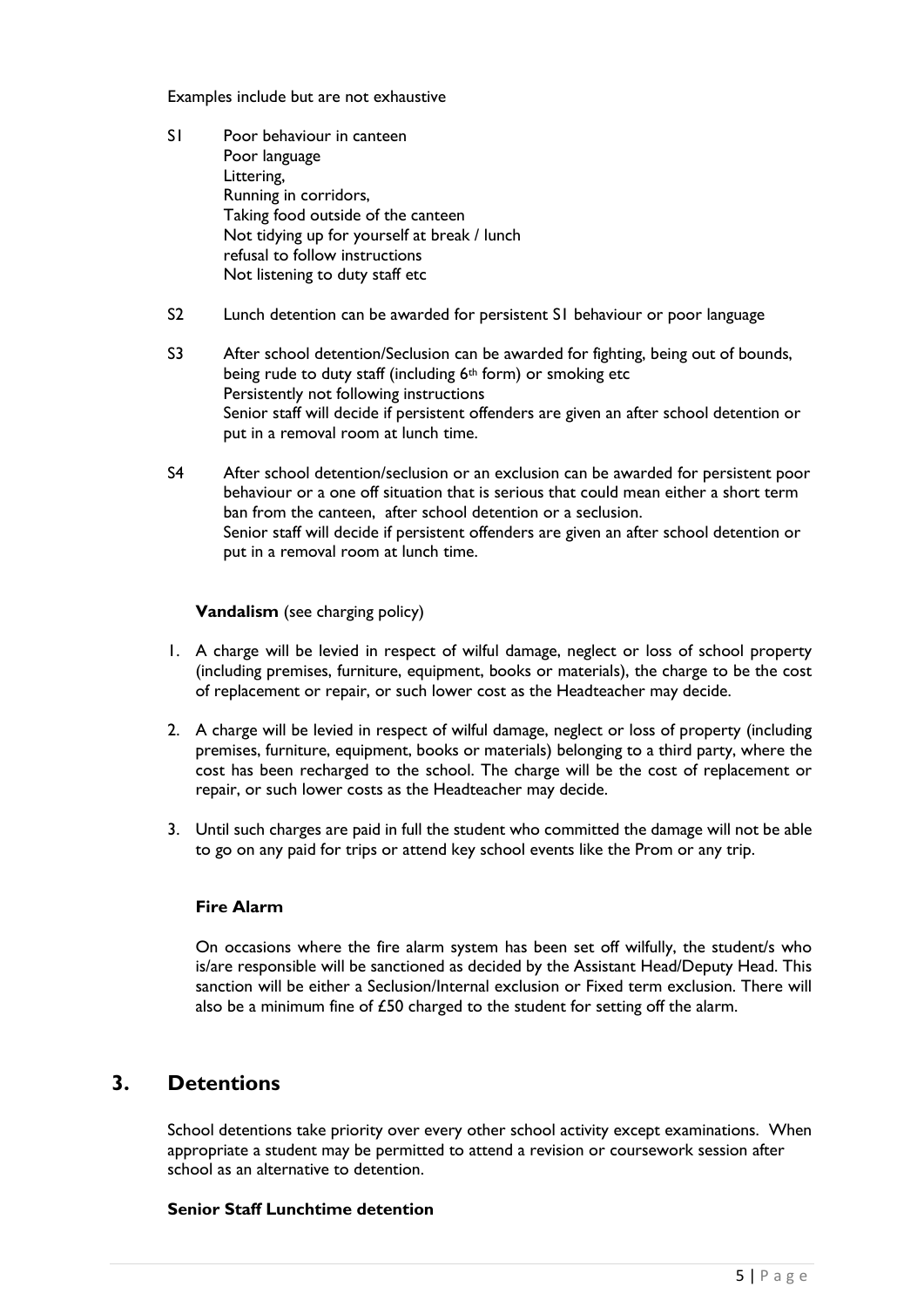- This takes place every lunch time in room 401/402 from 1.10 1.30 pm.
- Any member of staff may place a student in detention for incorrect uniform, missing equipment or late to lesson. Put a 4 or 6 on the register.
- The deadline for notifying the office of students' names is 12.00 pm. Any names notified after this time will be placed in detention the following day.
- Failure to attend lunchtime detention will result in an after school detention.

#### **Late detention**

- Students who arrive at school after 8.35 am will be given an afternoon detention from 3.15 – 3.45 pm. No prior notification of this detention is required.
- Late detention will be staffed by Heads of Houses.
- Students who are late regularly will receive lunchtime Seclusions in addition to late detentions.

#### **After School detention**

- After School detention takes place every afternoon from 3.15 4.00 pm and is supervised by SLT, HOFs, HOHs and teaching staff.
- The detention rota is published at the beginning of every academic year.
- Detention notification must be given to reception and supported by appropriate paperwork.
- The student should be given an explanation as to why detention has been given.
- Students should be given 24 hours notice of detention where possible.

#### **Students who persistently misbehave;**

- Students who persistently misbehave in lessons will be put onto a C2 removal strategy. Where students have been identified to be causing issues in multiple lessons over a period of time they could be removed at C2 and given a seclusion until 4pm on that day. This will happen until the behaviour in lessons improves. Parents and students will be notified before this strategy is put in place.
- A period of time at a partner school may be arranged for students who persistently misbehave to reflect on their behaviour. This may be up to 4 weeks. Parents should be informed that this process will be taking place.
- A Behaviour contract may be put in place to remind the student about expectations in the school.
- If all of the above interactions do not change the behaviour of the student then a referral to the school **Internal Discplinary Panel** will be made
- If all of the above interventions do not change the behaviour of the student then a referral will be made to the **Behaviour Panel** to look at all options that may include a managed move.

#### **Antibullying sanctions**

- Students who bully other students will be sanctioned using a staged approach.Parents will be informed at each stage
- Incident 1 will be sanctioned by a warning
- Incident 2 will be sanctioned by a detention afterschool
- Incident 3 will be a seclusion
- Incident 4 will be an Internal exclusion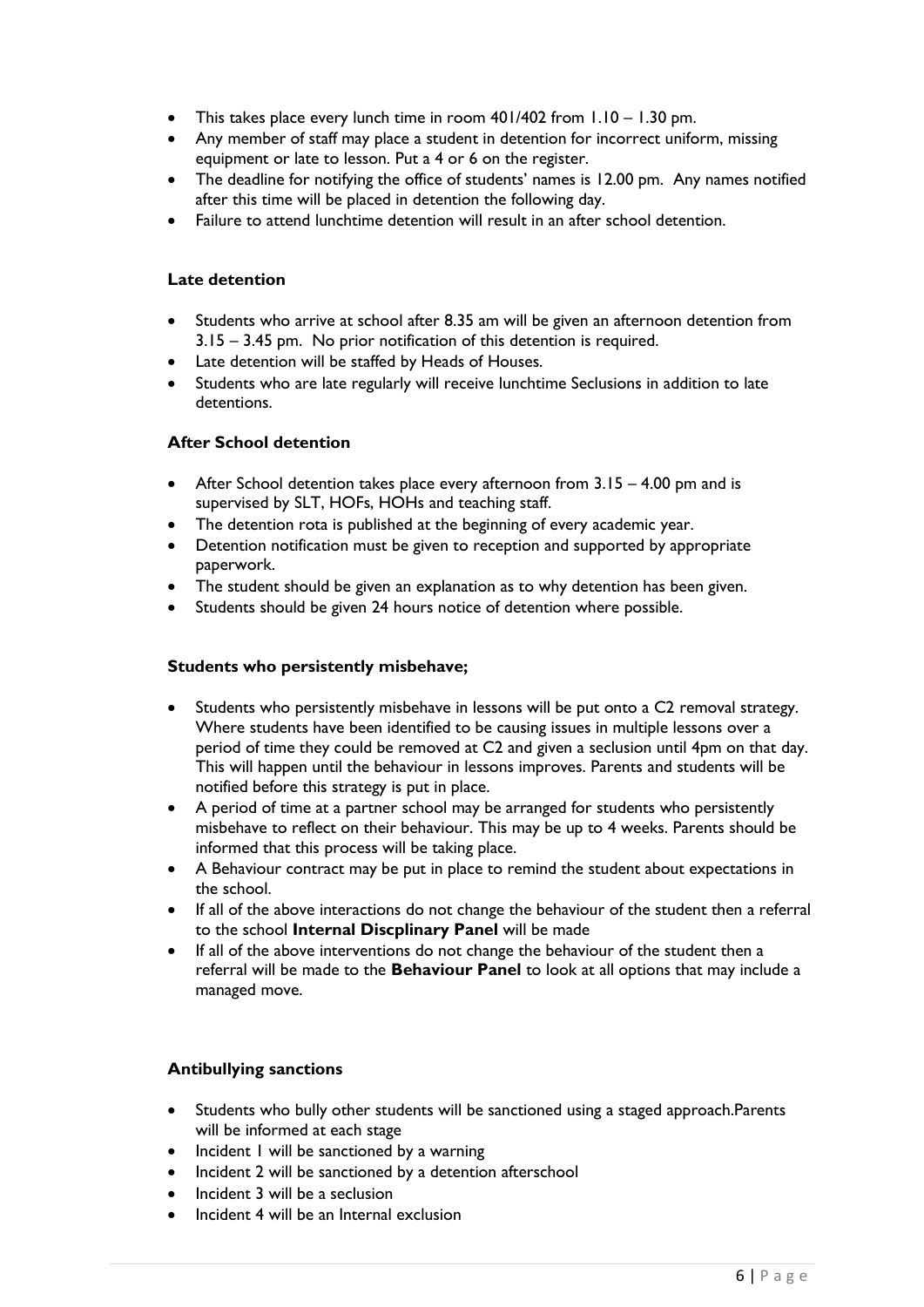- Incident 5 will be a Fixed Term exclusion
- The school reserves the right to exclude or permanently exclude any student given a serious incident.

#### **Joint Enterprise**

 Gangs are not allowed at St John Fisher Catholic High School. If a group of students demonstrates Anti-social behaviour around the school then the students will be considered to be a gang and split up at breaks and lunchtimes until the Anti-social behaviour improves. Jointly working with the safer schools officer students will be supported to improve their behaviour and attitude until the school considers improvements are sufficient.

#### **Joint Enterprise and bullying**

- On occasions, groups of students can be involved in bullying a student. This may be as a group at one time or in separate incidents. Using the Anti bullying monitoring document all incidents can be tracked and connected. If students from one group are connected to incidents of bullying then all students involved will be treated with the same sanctions.
- The school reserves the right to permanently exclude students if they persistently misbehave.

## <span id="page-6-0"></span>**4. Staff responsibilities**

#### **The Role of the Tutor**

- The tutor is a key member of staff in supporting good behaviour. The tutor assists the students in preparing for the school day and adopting a positive attitude to learning.
- The tutor will receive a copy of every incident slip for a member of their form.
- The tutor will discuss the incident with the student.
- Tutors are expected to raise concerns with HoH/SSO
- If students misbehave in form time a tutor should use the school behaviour policy.

#### **The Role of the Head of House (HOH)**

- The HoH will liaise with tutors and the SSO to monitor behaviour in their house.
- The HoH will participate in supervising School Detentions.
- The HoH will deal with students who have difficulties in a range of subject areas and who have not responded to previous intervention from the tutor.
- The HoH may place a student on a red report card and would be expected to meet with the parents of this student.
- The HoH may place a student on a Pastoral Support Programme and would be expected to meet with the parents of this student fortnightly.
- The HoH will receive regular feedback from the Inclusion Forum and refer students for discussion.
- The HoH will lead the tutor team in ensuring a consistency of approach to behaviour management within the House.
- The HoH will meet regularly, individually and as a team, with the AHT (Inclusion) to discuss implementation of the Behaviour for Learning Policy and to ensure that it is being applied consistently across the school.

#### **The Role of the Student Support Officer (SSO)**

• The SSO will receive a copy of all incident slips for the House file.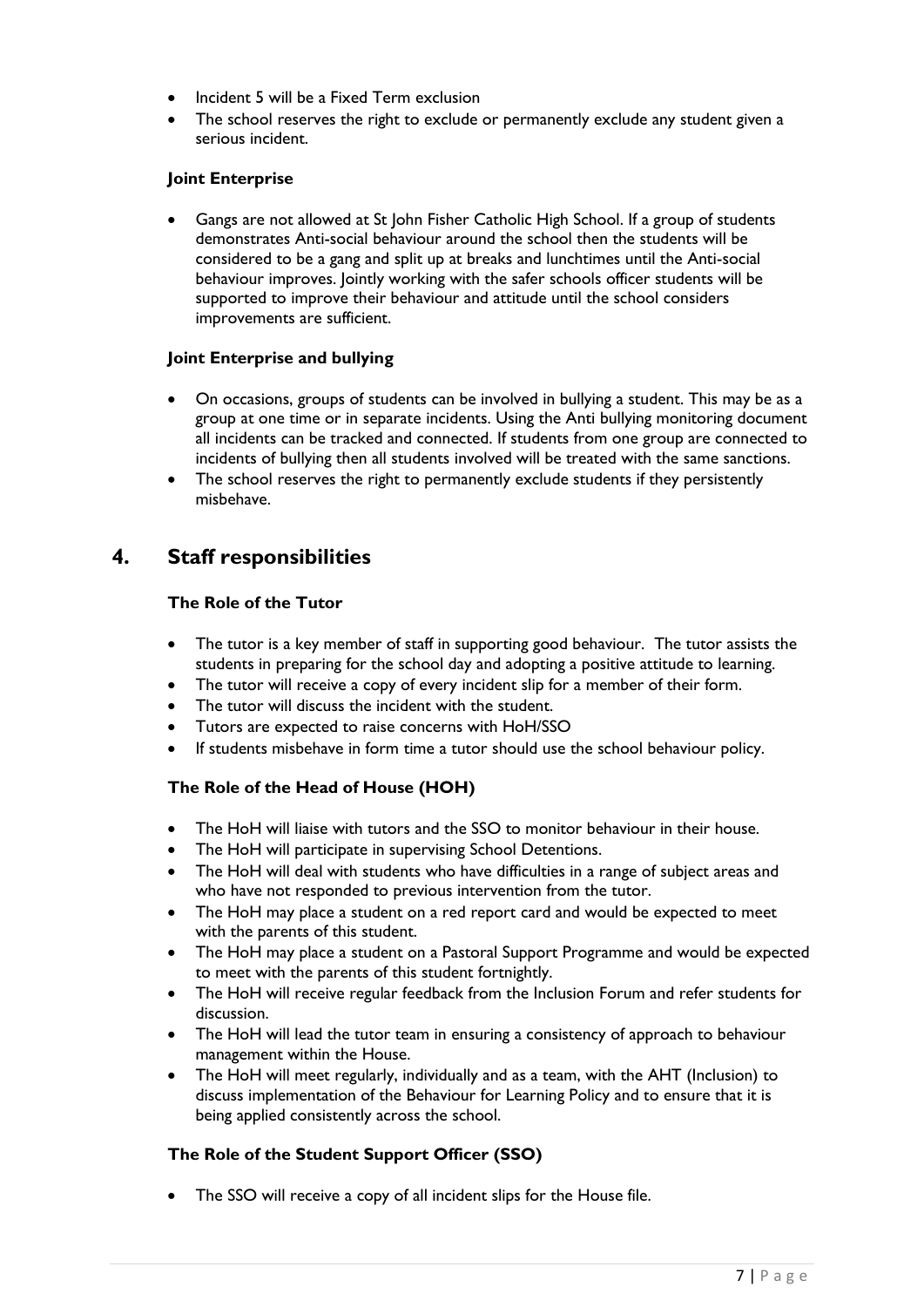- The SSO will note the incident on a behaviour log.
- If necessary the SSO will refer specific incidents to the HoH and also liaise with tutors to monitor students involved in an unacceptable number of incidents.
- The SSO will collect students for school detentions.
- The SSO will meet weekly with the Assistant Headteacher (Inclusion) to discuss behaviour issues and to streamline intervention for individual students.
- The SSO will support tutors with behaviour management as directed by the Head of House.
- An SSO may place a student on amber report card in consultation with the Tutor.
- An SSO will participate in the setting up and monitoring of Pastoral Support Programmes.
- An SSO will refer students to appropriate agencies following liaison at Inclusion Forum.

#### **The Role of the Subject Leader**

- The SL is responsible for the overall management of behaviour within his/her subject area.
- The SL will receive a copy of every incident slip generated by teachers in their subject area.
- The SL will discuss incidents that have occurred during lessons and offer support and advice to the classroom teacher when appropriate.
- The SL will examine the data supplied on removals from lessons and support teaching staff accordingly.

#### **The Role of the Head of Faculty**

- The HoF is responsible for the overall management of behaviour within his/her faculty, delegating that responsibility to the Subject Leader when appropriate.
- The HoF will receive a copy of every incident slip generated by teachers in their subject area. As necessary the HoF will be expected to chase up outstanding paperwork / information from teaching staff in their subject area.
- The HoF will discuss incidents that have occurred during lessons and offer support and advice to the classroom teacher when appropriate.
- The HoF will examine the data supplied on removals from lessons and support staff accordingly.
- As necessary, the HoF will intervene in any subject area in the faculty in order to support behaviour management.

#### **The Role of the Assistant Headteacher (Inclusion)**

- To oversee all aspects of the implementation of the behaviour policy and ensure consistency across the school.
- To ensure accurate data on behaviour incidents is kept and disseminated regularly to Middle Leaders and SLT.
- To liaise with key members of staff in reviewing the policy and ensuring consistency.
- To make decisions about Seclusion and deal with serious incidents referred by HoHs.
- To deal with any racist, homophobic or other prejudice related incidents as swiftly as possible and report on these termly to the Local Authority.
- To co-ordinate Inclusion Forum and oversee implementation of agreed actions.
- To refer serious incidents to the DHT/HT as appropriate.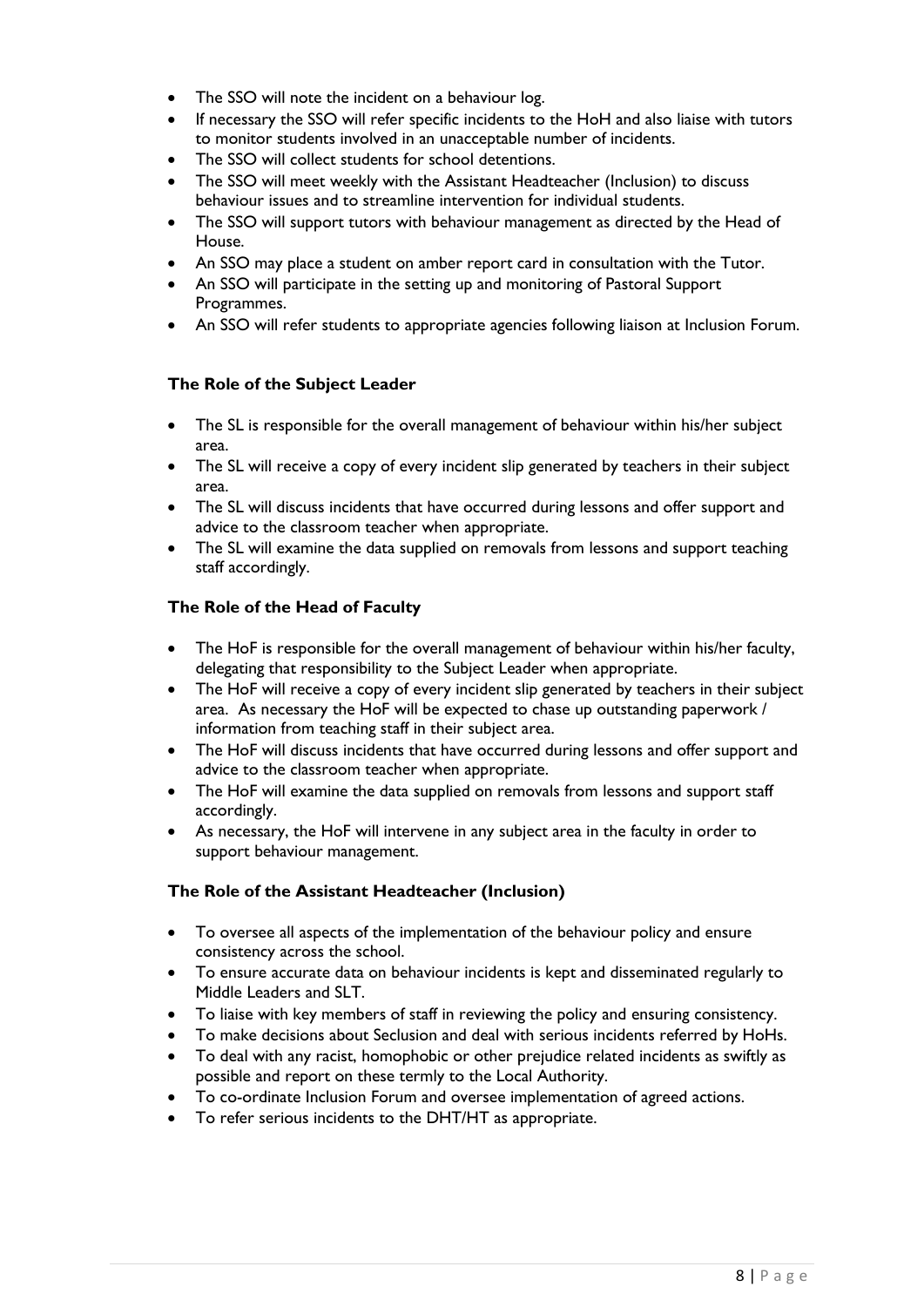## <span id="page-8-0"></span>**5. Report Cards**

Report Cards are a support and monitoring system, not a sanction in their own right. There should be clear, suitable targets agreed between students and staff and parents should always be informed when their child is on report, how long this will last for and the level of progress made. Students are individuals, and at the Tutor / Head of House's discretion, the maximum time limits for reports can be amended. Meetings with parents should always be recorded and a copy kept on file.

#### **Green (maximum 2 weeks)**

Students who have received more than three incident slips in a term will be placed on green report card by their tutor. Students may also be placed on report card at the discretion of their tutor, if he/she feels that a greater degree of monitoring is required. Parents will be informed if the student is placed on a green report card.

#### **Amber (maximum 3 weeks)**

Students who do not respond to a green report card, or who receive more than six incident slips will be placed on an amber report card by their tutor. This stage will also necessitate a conversation between parents and form tutor to discuss the situation. At this point support or mentoring from the Student Support Officer or another appropriate member of staff should also be considered.

#### **Red (maximum 4 weeks)**

A Head of House will place students on a red report card if he/she fails to respond to previous interventions. This will necessitate a meeting between the Head of House and the parents. It may be deemed appropriate to allocate the student a mentor or involve the PCSO. The Assistant Head (Inclusion) will be notified so that SEN / EAL pathways can be explored, as well as the student being placed on the Inclusion Forum list. Students who have returned from Fixed Term Exclusions or received a Seclusion will automatically be placed on red report. Students who are on red report will automatically be placed on the after school detention register and must attend the School Hall at 3.15 pm to have their report checked. If students have met the targets set they will be permitted to leave straightaway. Failure to meet targets will result in an immediate detention.

#### **Punctuality report**

- Students who are persistently late to lesson will be placed on blue punctuality report.
- They must report to the member of SLT in lunchtime detention daily to have their report signed.
- Being late to a lesson or failing to get the report signed will result in an immediate detention.

#### **Pastoral Support Plan (no longer than one term)**

This will be implemented if report cards fail to have any impact on a student's behaviour.

Parents will be expected to attend fortnightly meetings with the HoH. The HoH may also require the SSO to be present at this meeting.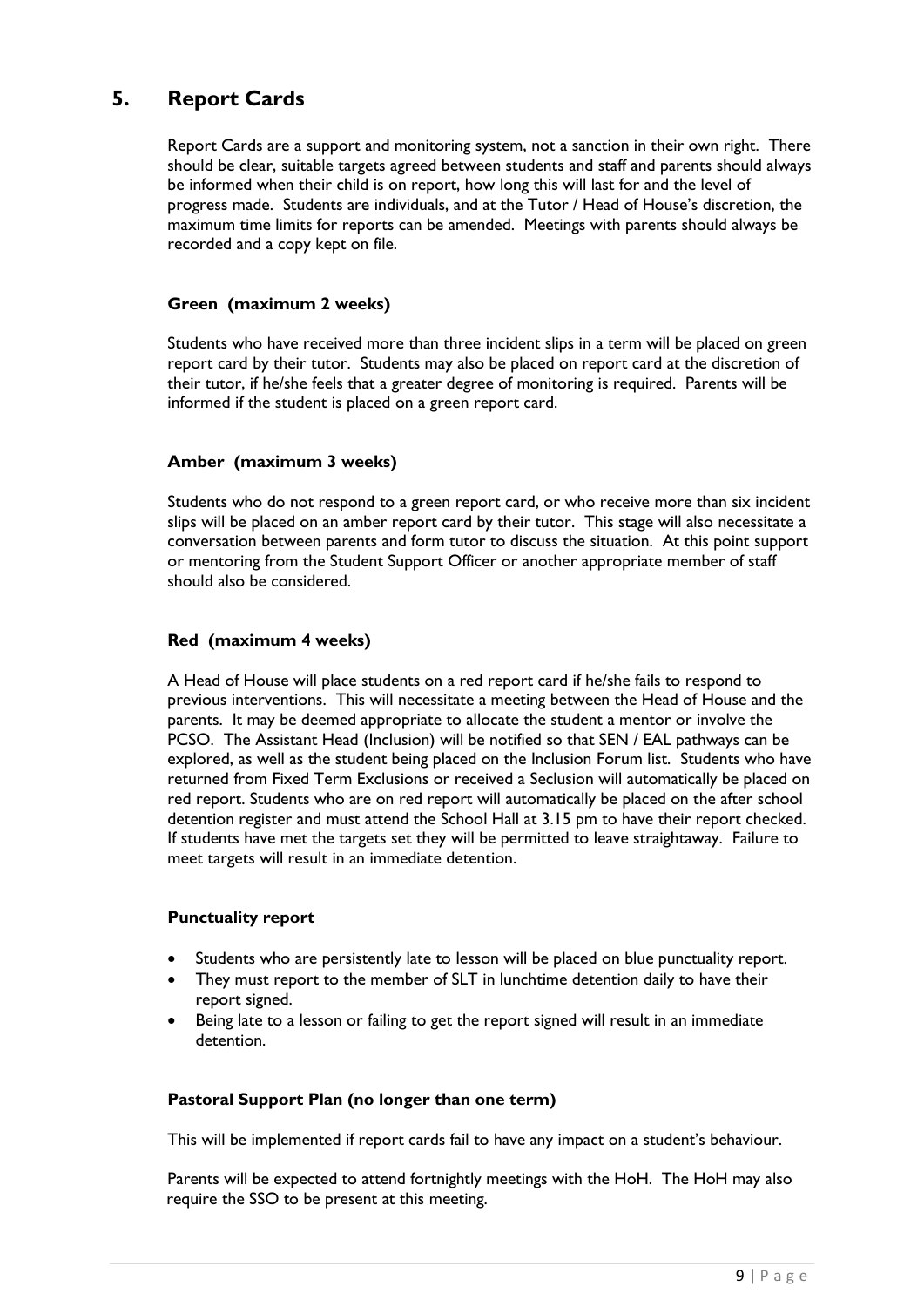A number of interventions may take place at this point including:

- Referral to behaviour panel
- Referral to SEND panel (for students with statements / EHC plans)
- SEN referral to EP or Health
- $\bullet$   $\cap$   $\triangle$  F
- Referral to MASG for LA agency intervention

If there is no significant improvement after a term, a number of the following strategies may be tried (some of which may be in place already):

- Professionals meeting with all staff involved
- Discussion with Headteacher of Pupil Referral Unit / LA Lead on Behaviour
- Home visit if parents have not attended meetings
- Seclusion at lunchtime
- Repeat referrals to behaviour placement panel or SEND panel

#### **Parents and students are asked to make a particular note of the following:**

- Students must never bring onto the school premises any type of weapon, in particular any type of knife (even a small penknife on a key ring), any type of gun e.g. toy gun, air pistol, Ball Bearing gun and such like. This also applies to travel to and from school.
- Any form of bullying and intimidation is expressly prohibited. Students must never instigate or take part in any physical or mental abuse of other students.
- Any form of discrimination or harassment is expressly prohibited. Students must never instigate or take part in any physical or mental abuse of other students on the grounds of race, culture, sexual orientation or religious belief.
- Students must never endanger the lives of other members of the school community by setting off the fire alarm without good reason, even accidentally.
- Any physical or verbal abuse of staff or the use of abusive language in response to a request from a member of staff is expressly prohibited.
- Failure to comply with the above could result in a fixed term exclusion and even a permanent exclusion.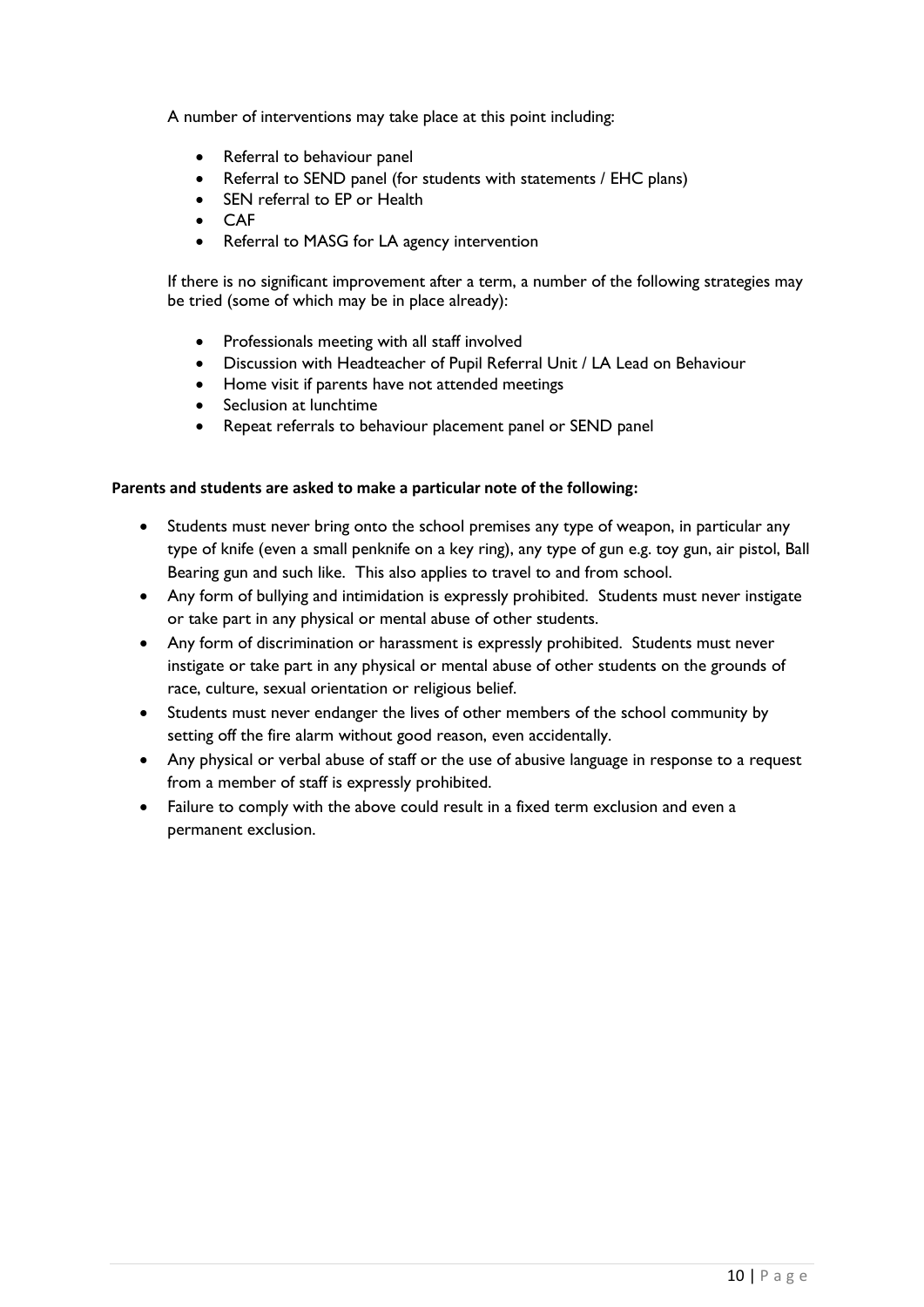# <span id="page-10-0"></span>**Positive Behaviour Rewards**

## <span id="page-10-1"></span>**1. Key Aims and Principles**

- We see that all students are unique and children of God and so we look for the good in students and try to "catch them being good".
- We will seek every opportunity to praise and reward students with the aim of reinforcing appropriate work, behaviour and attitudes.
- We will promote student self-esteem and will regularly inform students and their parents/carers of their successes.
- We will create an environment where achievement is seen as positive using the 5Rs as a tool for recognising correct behaviour traits.
- We will celebrate the success of individuals, groups and the whole school within the wider community.
- We will use assemblies, newsletter and other gatherings as a vehicle for celebration of academic and non-academic achievement.
- We will ensure that each student experiences praise, positive recognition and acclaim.

## <span id="page-10-2"></span>**2. Process**

To create a positive learning environment with a greater emphasis on rewards and praise, all staff need to be responsible for making this reward system happen. Therefore, when completing classroom activities or interacting with students out of lesson time, we will aim to focus on the positive. A good guide is 3 positive comments to every negative one.

Verbal praise is encouraged at all times when appropriate by staff and where criticism is required, it should be done in a constructive and restorative way.

Students who are seen to be doing the right thing whilst outside at break or lunchtime should be rewarded with a PIPs Slip (Positive in Public) which all staff are expected to carry with them whilst performing duty.

## <span id="page-10-3"></span>**3. Recording Achievement and Success**

A range of rewards for students is available to be used, in addition to verbal praise.

Form tutors will award a postcard (distributed via their HOH) to one of their tutees each week to be carried home.

Merits are the basis of the reward system and can be given for good behaviour/attitude to learning, good work, service to others, academic progress or outstanding performance in a particular area of the school.

Staff should not be rewarding more than 1 merit for an activity as an overuse of merits devalues them.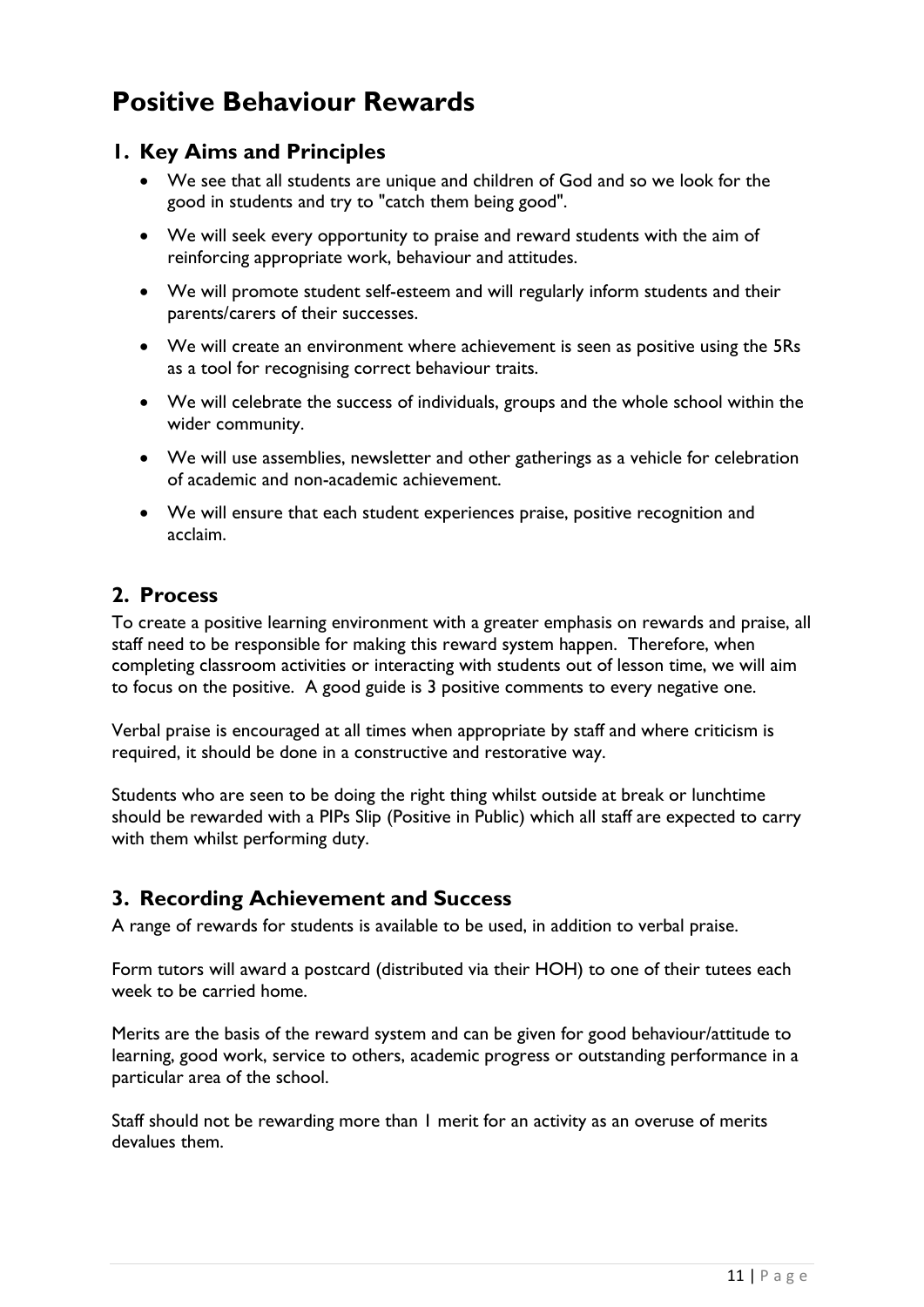## <span id="page-11-0"></span>**4. Award of Merits**

- 1-2 merits for good work, good homework, learning in class
- 2 merits (PIP Slip) for positive conduct during movement time

## <span id="page-11-1"></span>**5. Tutor Time and Climates for Learning**

To guide tutors on the award of merits we refer to the 5Rs of which there will be a biweekly focus of in order to best aid tutors and subject teachers in the reward of merits. At the start of every week, a power point slide will be shown to each form group advising students which of the 5Rs is being focussed on this week. This will allow students to best collect and ask for merits and will remind staff at the end of each lesson. This can also be used as a starting focus for students coming in to lessons. The 5Rs are; Reflection, Reasoning, Resilience, Responsibility, Resourcefulness.

Broken down into pointers to help staff and students best place merits, each R has a code of conduct that if students know, they will know exactly what the expectations are that lesson and know that they are able to claim merits if all the codes are met.



- $\checkmark$  I question my work
- $\checkmark$  I check my work. WWW, EBI
- $\checkmark$  I learn from my mistakes



- I take time to plan
- $\checkmark$  I consider all evidence
- $\checkmark$  I approach problems logically



- I stay on task
- $\checkmark$  I overcome obstacles and remain positive
- $\checkmark$  l am not afraid to get things wrong in order to succeed

# esponsibility

- I have my equipment
- $\checkmark$  I work in a team and help others
- $\checkmark$  I think ahead and avoid distractions



- I ask questions
- $\checkmark$  I show initiative
- $\checkmark$  I involve teachers

If students are able to demonstrate the codes of conduct for the weekly R focus, they can be rewarded with a merit at the end of the lesson by entering the correct reward on SIMs.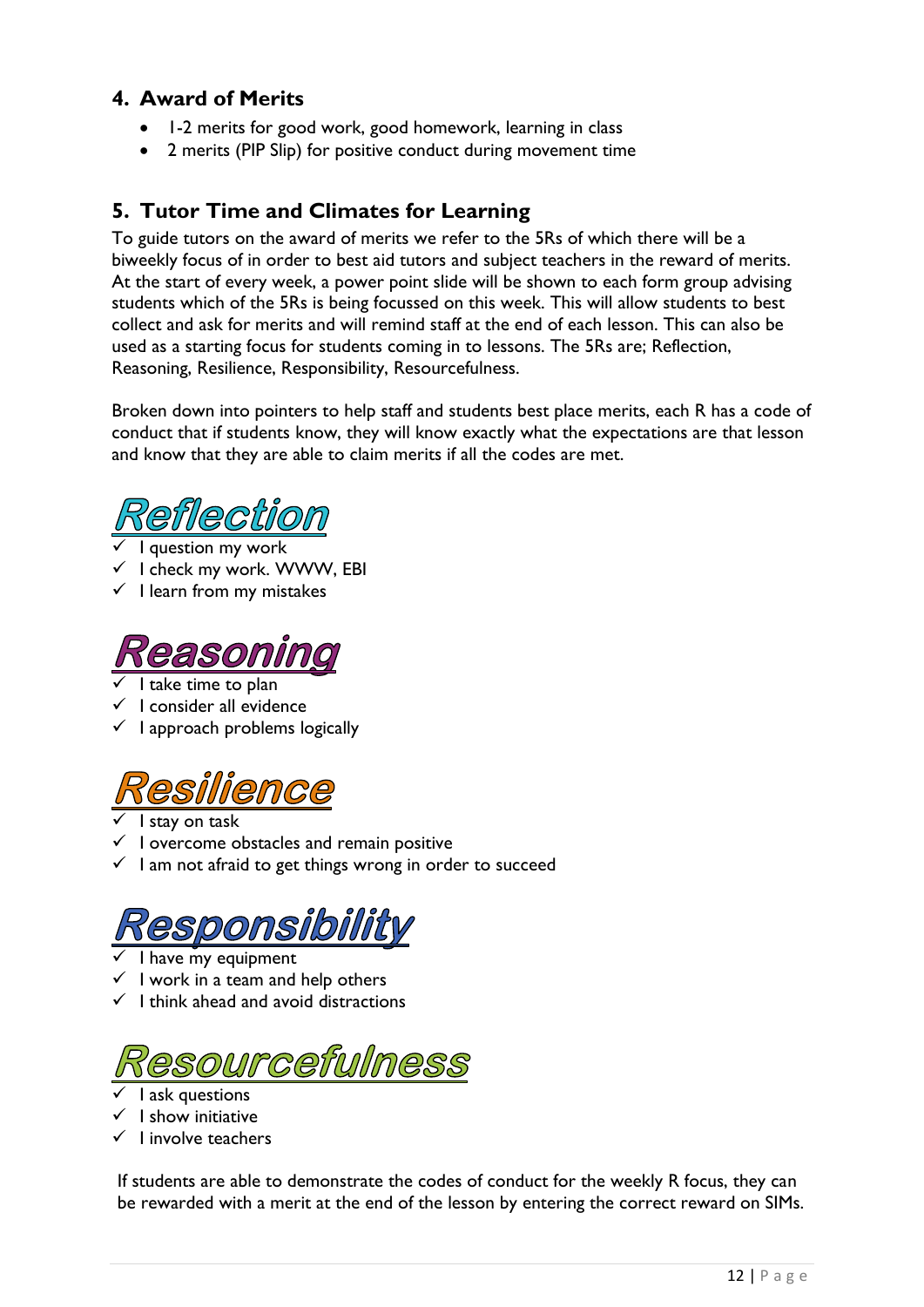## <span id="page-12-0"></span>**6. Rewards**

Merits can be exchanged for lunch passes to allow students to go straight through the dinner line. They use their merits to purchase their passes at student services. The current cost of passes is:

20 merits  $= 1$  lunch pass for a week 50 merits = 1 lunch pass for a week with a friend

The merits will be used to gain the following certificates:

| 25 merits  | <b>Bronze Certificate</b>   |
|------------|-----------------------------|
| 50 merits  | <b>Silver Certificate</b>   |
| 100 merits | <b>Gold Certificate</b>     |
| 200 merits | <b>Platinum Certificate</b> |
| 300 merits | St John Fisher Certificate  |

These merits will also be used in conjunction with attendance, punctuality, House activities/events to issue Houses with points which contribute towards the St John Fisher Cup awarded to the House with the highest totals each term.

## <span id="page-12-1"></span>**7. House Cup/Award**

Admin will keep a record of House points and monitor merits and demerits on a half termly basis.

At the end of each term the House Cup will be awarded to the Tutor Group with the most points and a fun activity/award will be presented to or arranged for the Tutor Group.

## <span id="page-12-2"></span>**8. School Cup**

This will be awarded on an annuarl basis to the House with the highest points score. Points will be awarded from 80 points to the House with the highest points score, then 60 for second, 40 for third and 20 for fourth place.

The following areas will contribute towards Houses receiving points:

- Attendance judged weekly
- Merits totals of students in each House
- Attendance at School event, eg parents' evening
- School challenge / event eg music, sports challenge, subject challenge
- Sports day/athletics events
- House competitions

Points will be deducted for the following incidents:

- I point will be deducted from each House for each student late after 8.55 am
- 2 points for each student in Thursday night detention
- 5 points for each student placed in Seclusion for the day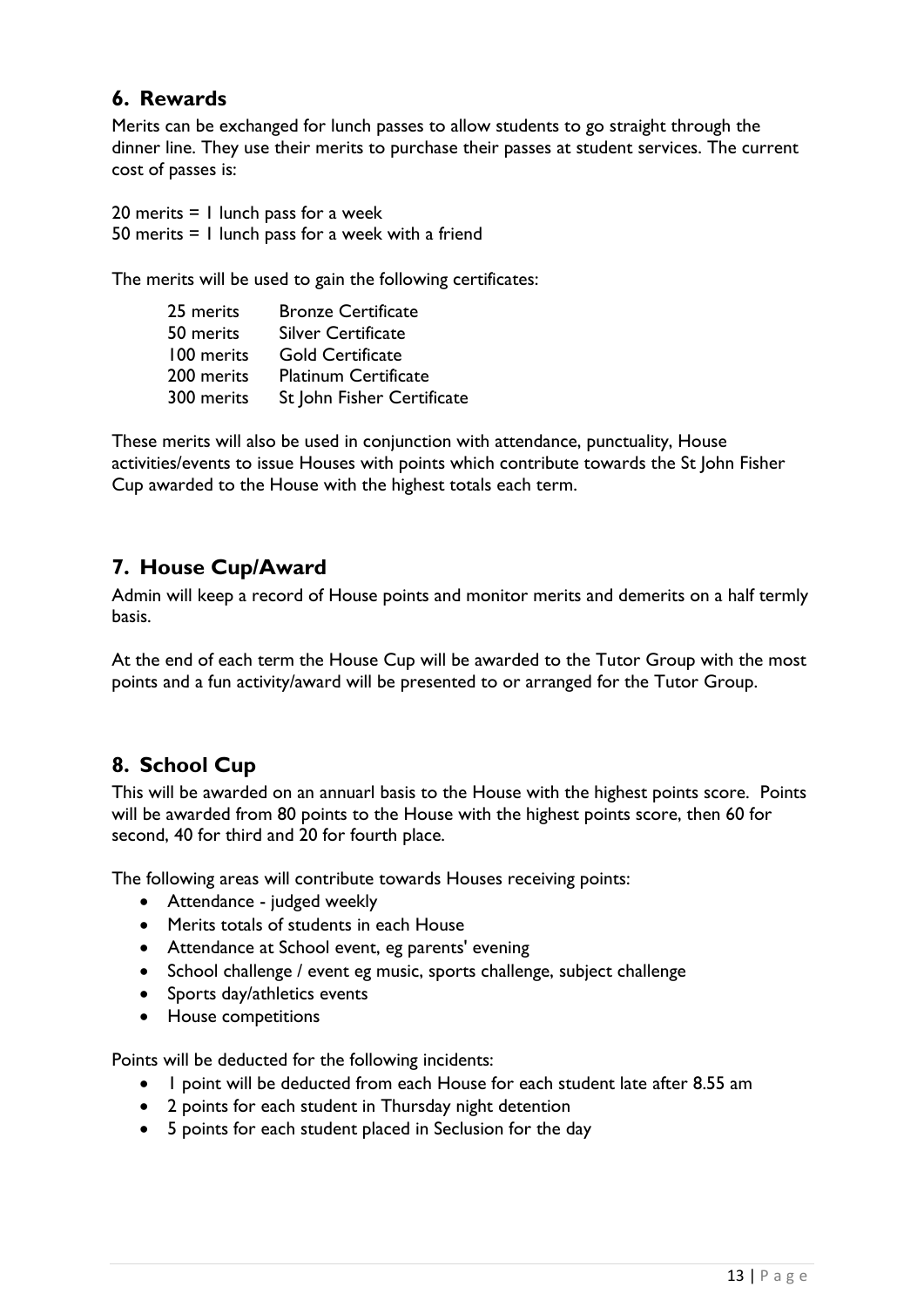## <span id="page-13-0"></span>**9. Celebration Assemblies**

Every term we aim to have a Celebration Assembly.

The Celebration Assemblies will celebrate student achievement and rewards within the following categories:

- **Tutor group with the most rewards**
- **Tutor group with the best net figure overall when rewards and negative points are** added together
- **Individual subject awards**
- **Tutor group with the best attendance**
- **Individuals with 100% attendance**
- **Tutor group with the best punctuality to school**
- **Tutor group with the greatest amount of borrowing from the Library**
- **Individual sporting and other extra-curricular achievements/awards**
- **EXECONDER** Contribution to the House award
- **•** Outstanding achievements that term
- **Tutor group Pride of House award**
- **House merit certificates**

### <span id="page-13-1"></span>**10. School Colours**

These are awarded over a whole Key Stage, Half colours for Key Stage 3 and School Colours for Key Stage 4. The criteria are accumulative over a number of years depending on the Key Stage and all criteria have to be met in order to be awarded a colour.

#### <span id="page-13-2"></span>**School Half Colours**

- 250 merits
- 40 hours in at least 2 extra curricular activities over the Key Stage
- Charity work / school ethos. Demonstrated willingness to serve others and fully support the ethos of the school.
- Attendance and punctuality are excellent (97%) (unless in exceptional circumstances at the discretion of the House)

#### *Award – School Half Colours Badge*

#### <span id="page-13-3"></span>**School Colours**

- 500 merits
- Shown excellence in an acceptable extra curricular activity.
- 40 hours of extra curricular activity, eg sport, music, drama, ICT, revision, DofE.
- Charity work / school ethos . Demonstrated a strong willingness to serve others and fully support the ethos of the school.
- Attendance and punctuality excellent.

#### *Award – School Colours Badge*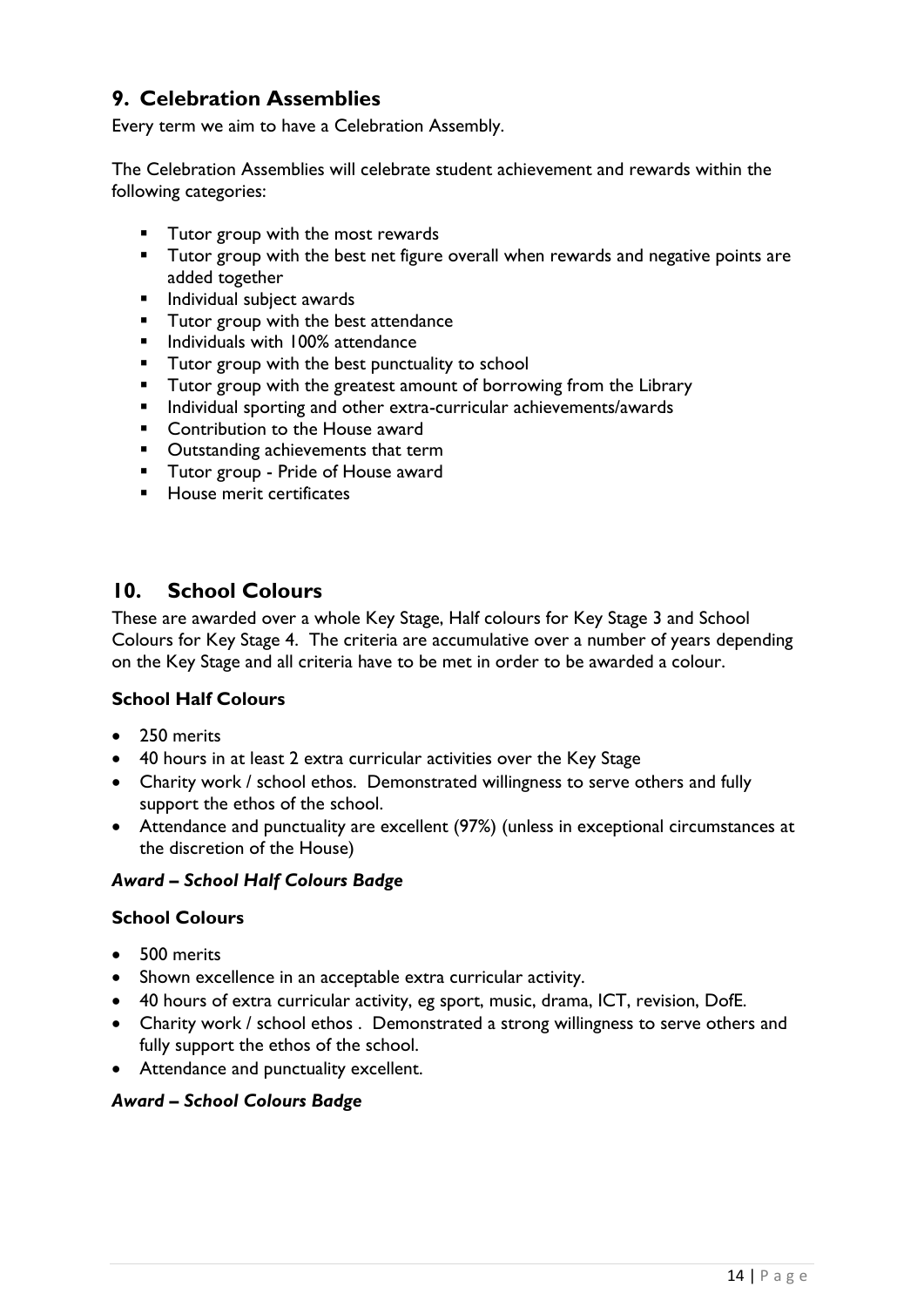## <span id="page-14-0"></span>**Appendix 1: Code of Conduct**

We are proud to belong to St John Fisher Catholic High School where we believe that each member of the community is created in the image of God. Therefore in our school we must always treat one another with respect. We must ensure that each person is able to develop his/her God-given talents to the full. These simple rules follow from this principle.

- 1. I will always be polite and courteous to everyone in my words and actions, take care of others, and never do anything which puts another person's safety at risk.
- 2. I will always help another to excel in their studies and in everything I do in school.
- 3. I will take pride in my appearance, wearing my school uniform well and representing the school to my best at all times.
- 4. I will take care of school property and others' belongings.
- 5. I will show care for the environment particularly by disposing of all rubbish in bins.
- 6. I will arrive punctually at school and at lessons.
- 7. I will always come properly prepared for lessons with the correct books and equipment.
- 8. I will eat only in the School Dining Room.
- 9. I will move around the school in a quiet and orderly fashion, keeping to the left in corridors.
- 10. I will leave valuable or dangerous items such as mobile telephones and large sums of money at home.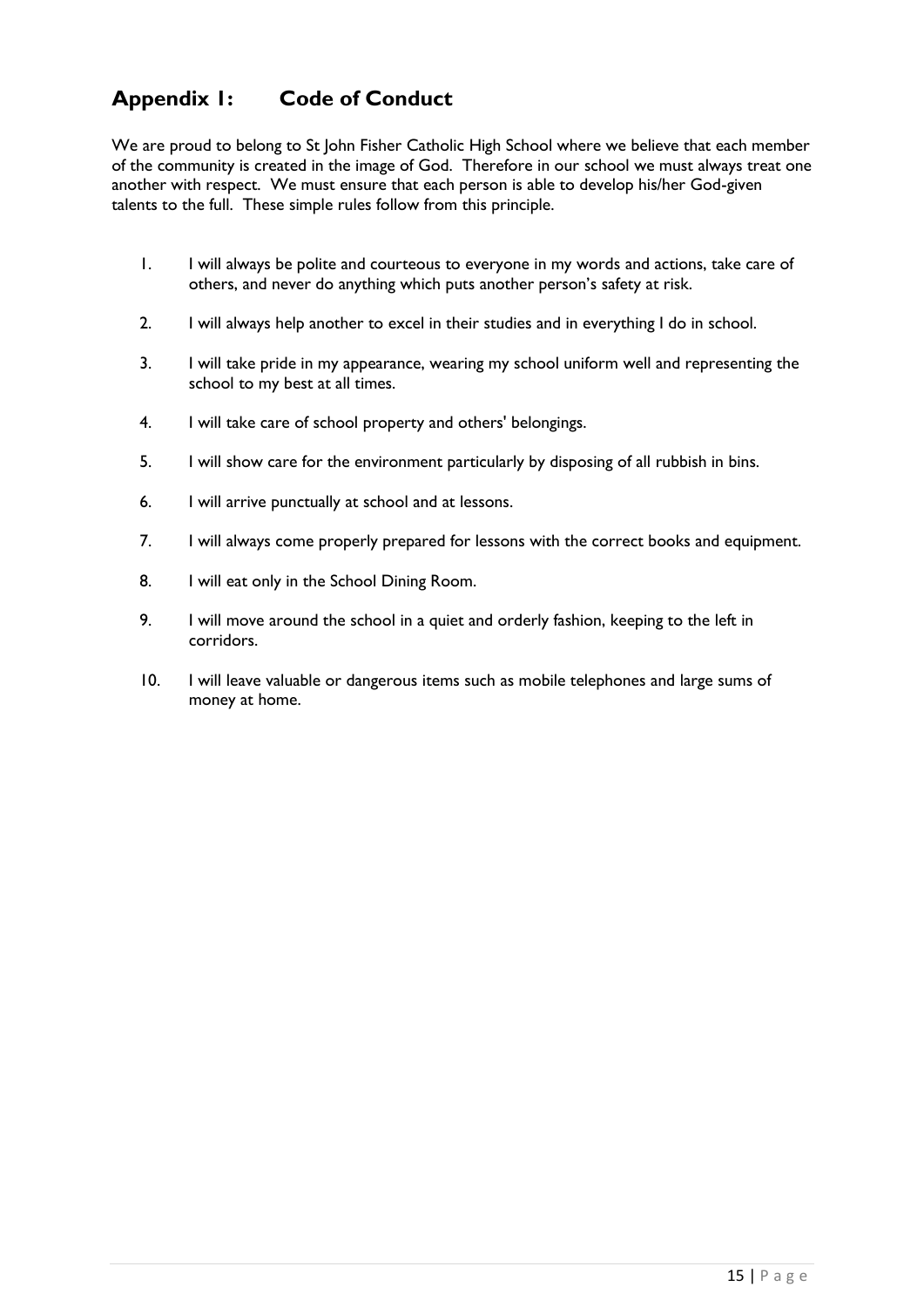## <span id="page-15-0"></span>**Appendix 2.1: Incident Slips**

- Blank Incident Slips can be found in the staffroom. All Incident Slips have carbon copies for ease of distribution. Incident slips are alos on the intranet under forms, so can be filled out electronically.
- An incident slip should be completed by a classroom teacher and dropped in the trays in the staff area as soon as possible after the incident has occurred. It may be that immediate actions is required.
- For incidents outside the classroom, the teacher should pass the slip through to the HoH.
- The SL/HoF/HoH should write their actions on the slip and place in the trays in the staffroom.
- Admin will log the incident on SIMs.
- The slip will be sent to tutors for House intervention to be recorded.
- The slip will be returned to admin and separated.
- Copies will be distributed to House, Tutor and SL/HoF.
- Incident Slips for removal need to be returned to the staffroom tray on the day the incident occurs.
- Once the incident is resolved, actions should be added and a copy sent to the teacher/SL/HoF/Form tutor and a copy placed in the student's file.

## <span id="page-15-1"></span>**Appendix 2.2: Removal from lessons**

- If a student needs to be removed from a lesson, Student Services must be notified. This notification may be in the form of a phone call from a Teacher / Teaching Assistant or a message from a student.
- The on call number is 855
- The member of staff needs to notify Student Services of the name of the student, name of the teacher, classroom number and a brief reason for removal.
- The SSOs have an on call rota to ensure someone is always available to remove students.
- The SSO on-call will remove the student and take him/her to the Removal Room. The reason for removal will be recorded in the Removal Room log and the student given a red sticker in their planner, notifying them of a detention the next day.
- The SSO will give an incident slip to the class teacher when removing a student in order to ensure swift completion and return to the staffroom tray the same day.
- On occasion it may be appropriate for the SSO to place a student with the HoF or a member of SLT.
- A student should always be removed from the lesson if a member of staff requests this. Any concerns about the nature of the removal can be addressed after the lesson.
- The student will remain in the Removal Room for the rest of the lesson. For serious incidents the SSO will consult the HoH/AHT to determine whether an extended period of isolation is required.
- The student will be expected to continue with the work from his/her lesson. If that is impossible a suitable written task will be available.
- Work in the Removal Room should be carried out in silence.
- The Removal Room will be supervised by teaching staff.
- The removal log must be completed by the SSO on duty.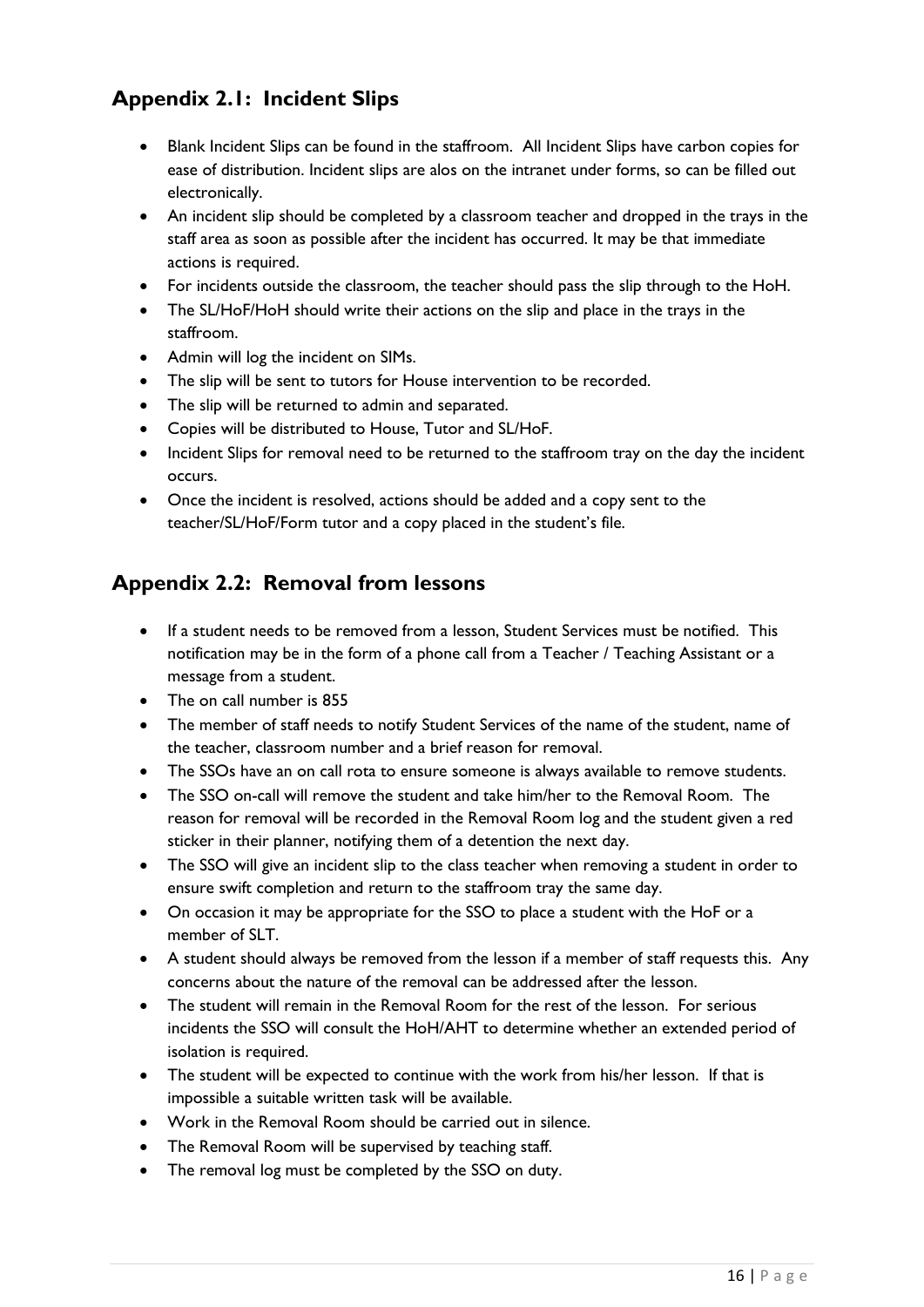- SLs, FLs and HoHs will be given regular data on removals from lessons in order to help them support teaching staff and identify students in need of further intervention.
- Three removals in a half term will result in an automatic Seclusion.

## <span id="page-16-0"></span>**Appendix 2.3.1: Seclusion**

- Following the decision to seclude a student, parents will be informed and the student will serve their Seclusion as soon as possible. A meeting will be arranged for the student, their parent/carer and the HoH to discuss the Seclusion and plan a way forward.
- A student cannot be placed in Seclusion if the appropriate paperwork has not been supplied.
- Seclusion will run from  $8.45 4.00$  pm. Students will be given a break and lunchtime separate from other students and will not be permitted any contact with their peers during the day. The timings of the Seclusion room during the day are different from those in the main school.
- The Seclusion Room is in room 405.
- The Seclusion Manager is Mrs Gwyneth Smith
- Students will be expected to complete an induction successfully and the work to the best of their ability and follow all instructions.
- The Seclusion day is divided into four sessions, student need to pass at least three sessions in order to pass the day in Seclusion.
- The AHT for Behaviour will oversee the running of the Seclusion room and have the final decision on whether a student has passed or failed the day.
- The Seclusion Manager will deliver SEAL sessions focusing on areas for personal development with students where possible.

## <span id="page-16-1"></span>**Appendix 2.3.2: Lunchtime Seclusion**

- Lunchtime Seclusion will run for students who truant or who repeatedly fail to follow the school code of conduct during break and lunchtime.
- Students will be taken for an early lunch at 1.00 and will spend lunchtime isolated from their peers.
- Lunchtime Seclusion will be staffed by SSOs.
- It may be appropriate for students to spend a series of lunchtimes in Seclusion, depending on the severity of the incident.
- Students may be taken to do a litter picking duty.

## <span id="page-16-2"></span>**Appendix 3.1: Protocols for After School detention**

- A detention list will be circulated on the day of the detention to Student Support Officers, Subject Leaders, HoFs, HoHs, the AHT (Inclusion) and the DHT.
- Student Support Officers will arrange for the collection of students.
- Detention will take place in the Hall, unless notified otherwise.
- The staff on duty will proceed to the Hall as soon as possible after 3.15.
- A member of SLT (usually the AHT Inclusion) will also be present at the start of the detention and at 3.45 when the HoH finish the late detention.
- The AHT is responsible for the completion of the detention register, or may delegate that responsibility to a Middle Leader.
- Names of any students who have failed to co-operate will be noted on the register for reception to forward to the AHT (Inclusion)
- Students will sit in silence.